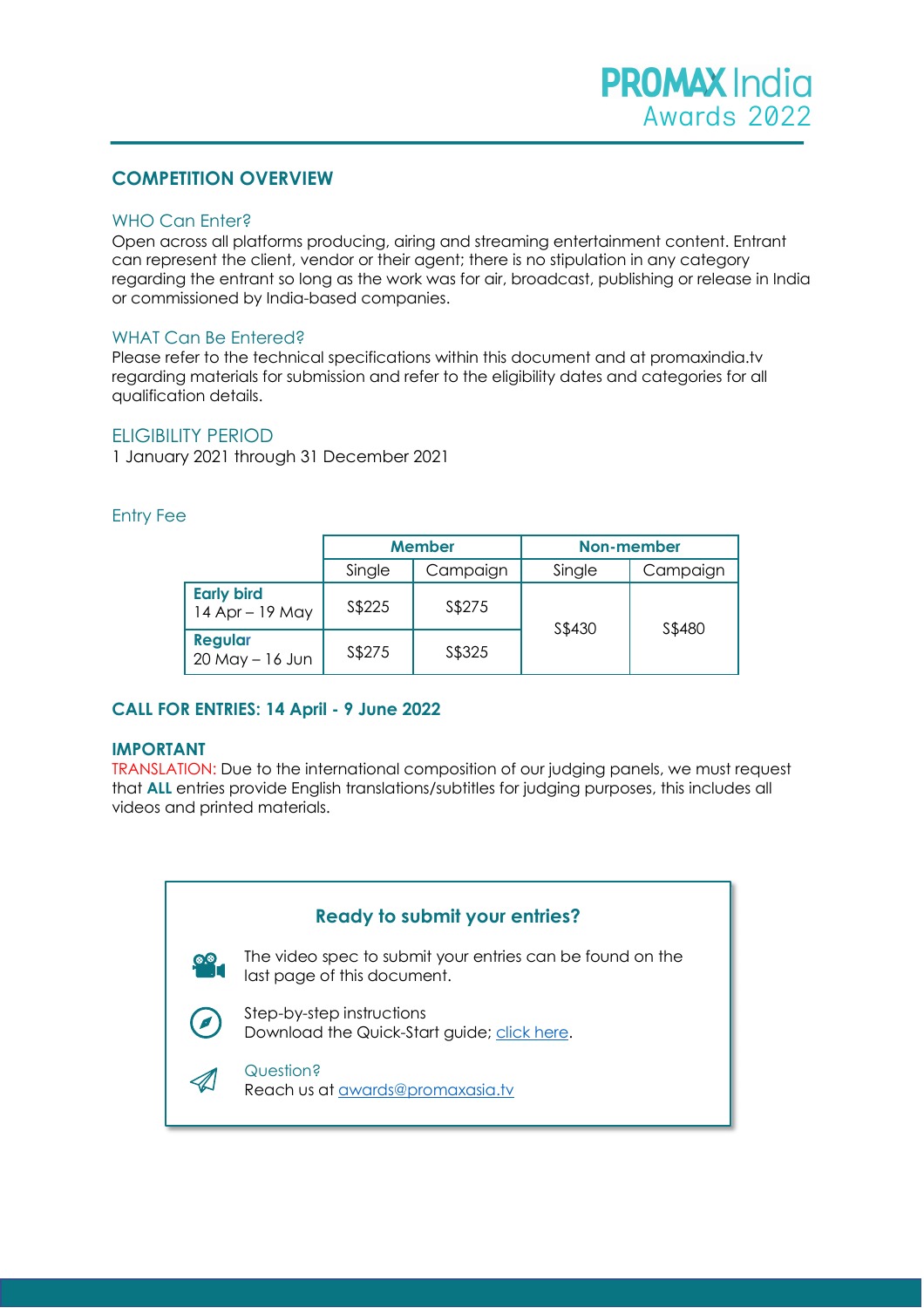## PROMAX INDIA AWARDS 2022 CALL FOR ENTRIES: 14 APRIL 2022 CLOSING DATE: 9 JUNE 2022

| No.                                                                                      | <b>CATEGORY TITLE</b>                                                                                                             | <b>DESCRIPTION</b>                                                                                                                                                                                                                                                                        |                | <b>SUBMISSION</b><br><b>DURATION</b><br>(MAX) |
|------------------------------------------------------------------------------------------|-----------------------------------------------------------------------------------------------------------------------------------|-------------------------------------------------------------------------------------------------------------------------------------------------------------------------------------------------------------------------------------------------------------------------------------------|----------------|-----------------------------------------------|
|                                                                                          |                                                                                                                                   | CHANNEL BRANDING CATEGORIES - For work that promotes the image of a network, channel, platform or service.                                                                                                                                                                                |                |                                               |
| <b>VIDEO</b>                                                                             |                                                                                                                                   |                                                                                                                                                                                                                                                                                           |                |                                               |
| 01                                                                                       | BEST BRAND IMAGE PROMO<br>(IN-HOUSE)                                                                                              | A single video-based promo that portrays the programming range, quality or<br>brand image. Does not include identification piece or content/programme<br>promotion. Must be produced entirely by the in-house staff team. Single Entry                                                    | One            | 120 sec                                       |
| 02                                                                                       | <b>BEST BRAND IMAGE PROMO</b><br>(OUT-OF-HOUSE)                                                                                   | A single video-based promo that portrays the programming range, quality or<br>brand image. Does not include identification piece or content/programme<br>promotion. Must be produced primarily out-of-house (agency/creative company or<br>vendor). Single Entry                          |                | 120 sec                                       |
| 03                                                                                       | <b>BEST BRAND IMAGE</b><br><b>CAMPAIGN</b><br>(IN-HOUSE)                                                                          | A group of thematically related video-based promo that portrays the programming<br>range, quality or brand image. Does not include identification piece or<br>content/programme promotion. Must be produced entirely by the in-house staff<br>team. Campaign Entry                        |                | 120 sec<br>each                               |
| 04                                                                                       | <b>BEST BRAND IMAGE</b><br><b>CAMPAIGN</b><br>(OUT-OF-HOUSE)                                                                      | A group of thematically related video-based promo that portrays the programming<br>range, quality or brand image. Does not include identification piece or<br>content/programme promotion. Must be produced primarily out-of-house<br>(agency/creative company or vendor). Campaign Entry | Min 2<br>Max 5 | 120 sec<br>each                               |
| 05                                                                                       | <b>BEST BRAND IMAGE</b><br><b>DESIGN</b>                                                                                          | A package of design elements to brand a network, channel, platform or service<br>(i.e. bumpers, strap-lines, pack-shots, idents, billboards, etc.). At least 3 examples<br>and compiled as one video. Campaign Entry                                                                      | One            | 90 sec<br>total                               |
| 06                                                                                       | <b>BEST IDENT</b><br>(IN-HOUSE)                                                                                                   | A group of related video-based materials designed to reinforce a network,<br>channel, platform or service identify/brand. Up to 3 related examples and<br>compiled as one video. Must be produced entirely by the in-house staff team.<br>Single Entry                                    | One            | 120 sec                                       |
| 07                                                                                       | <b>BEST IDENT</b><br>(OUT-OF-HOUSE)                                                                                               | A group of related video-based materials designed to reinforce a network,<br>channel, platform or service identify/brand. Up to 3 related examples and<br>compiled as one video. Must be produced primarily out-of-house (agency/creative<br>company or vendor). Single Entry             | One            | 120 sec                                       |
| 08                                                                                       | <b>BEST PUBLIC SERVICE</b><br>ANNOUNCEMENT                                                                                        | A single video-based promo for promoting awareness of public service issues, social<br>action or community service announcements except COVID-19 related. Must be<br>produced or commissioned by a broadcast channel, service or platform. Single<br>Entry                                | One            | 120 sec                                       |
| 09                                                                                       | <b>BEST PROMO FOR A</b><br>STREAMING SERVICE<br>[ UPDATED ]                                                                       | Any promo designed specifically to promote an online, OTT, VOD or streaming<br>service. Single Entry                                                                                                                                                                                      | One            | 120 sec                                       |
|                                                                                          | <b>DIGITAL MEDIA</b>                                                                                                              |                                                                                                                                                                                                                                                                                           |                |                                               |
| 10                                                                                       | <b>BEST SOCIAL MEDIA</b><br><b>CAMPAIGN FOR A CHANNEL</b><br>OR BRAND                                                             | An innovative and effective use of organic or paid social media that effectively<br>supports the promotion and marketing for a channel or brand. Case studies<br>accepted. Campaign Entry                                                                                                 | One            | 180 sec or<br>2MB PDF                         |
| <b>SPECIAL</b>                                                                           |                                                                                                                                   |                                                                                                                                                                                                                                                                                           |                |                                               |
| 11                                                                                       | SOCIAL GOOD CAMPAIGN -<br>COVID-19                                                                                                | This category represents a creative and impactful campaign in response to the<br>COVID-19 crisis. Campaign Entry                                                                                                                                                                          | Min 1<br>Max 5 | 120 sec<br>each                               |
| PROGRAMME PROMOTION CATEGORIES - Category related ONLY to the programme.<br><b>VIDEO</b> |                                                                                                                                   |                                                                                                                                                                                                                                                                                           |                |                                               |
| 12                                                                                       | <b>BEST HOLIDAY / FESTIVAL</b><br><b>PROMO</b>                                                                                    | A single video-based promo for holiday/festival channel or programmes. E.g.<br>Season's greeting, Diwali special, etc. Single Entry                                                                                                                                                       | One            | 120 sec                                       |
| 13                                                                                       | BEST SPECIAL EVENT PROMO                                                                                                          | A single video-based promo for a special; commemorative; one-off programme or<br>live event, for any genre of entertainment. Excluding public service<br>announcements. E.g. Oscar, Emmy, Olympic, Commonwealth games, etc. Single<br>Entry                                               |                | 120 sec                                       |
| 14                                                                                       | <b>BEST DRAMA PROMO</b><br>- CLIP BASED                                                                                           | A single promo only using programme footage for a single scripted drama program?<br>or miniseries. Single Entry                                                                                                                                                                           |                | 120 sec                                       |
| 15                                                                                       | BEST DRAMA PROMO<br>- ORIGINATED                                                                                                  | A single video-based promo for a single scripted drama program or miniseries.<br>Single Entry                                                                                                                                                                                             |                | 120 sec                                       |
| 16                                                                                       | A multiple video-based promo campaign for a single scripted drama program or<br>BEST DRAMA CAMPAIGN<br>miniseries. Campaign Entry |                                                                                                                                                                                                                                                                                           | Min 2<br>Max 5 | 120 sec<br>each                               |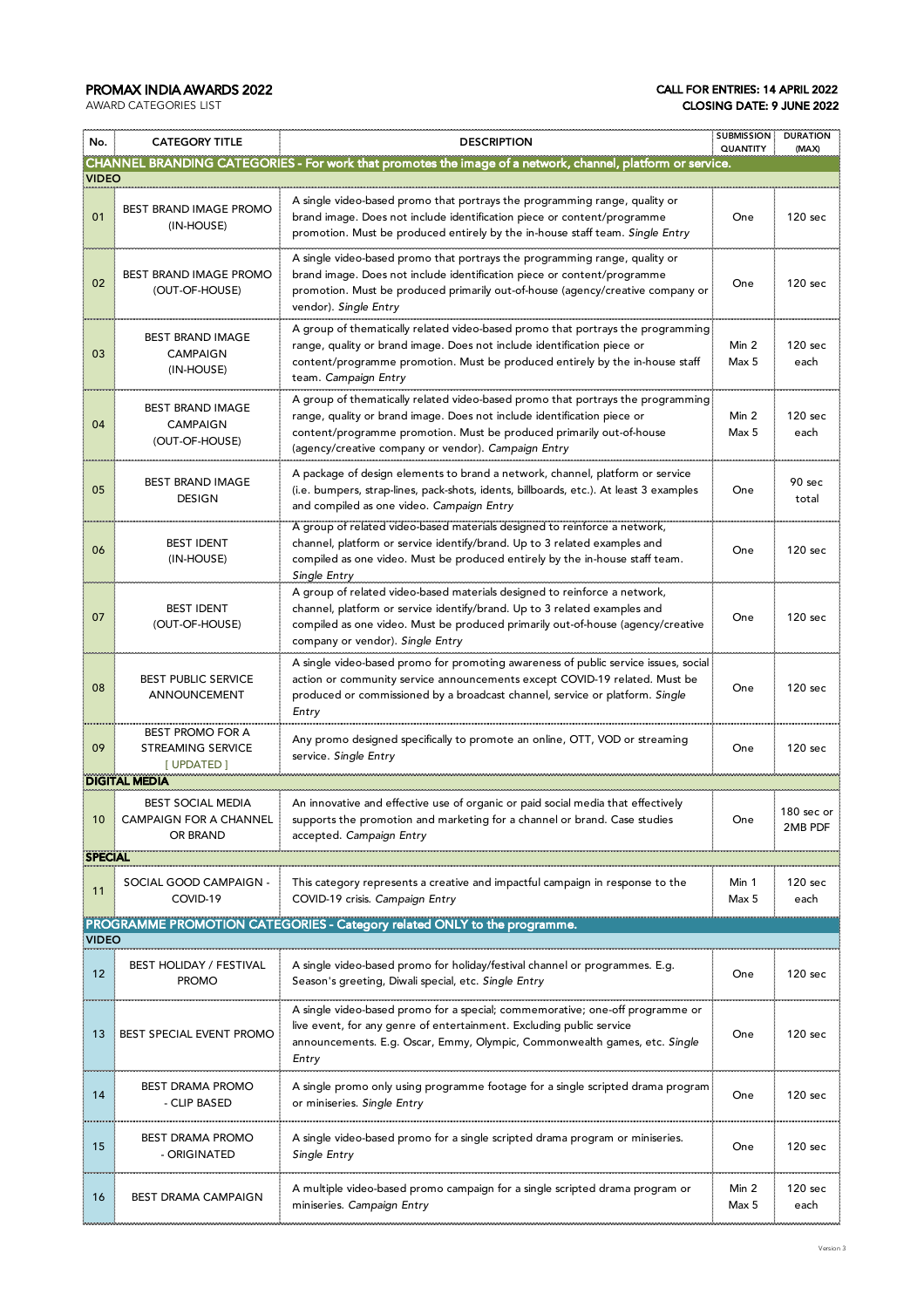| 17    | <b>BEST MOVIES PROMO</b>                                              | A single video-based promo for a film, series of films or made-for-TV movie. Entries<br>cannot be for titles which are currently in theatrical release. May include Pay-Per-<br>View and Video on Demand. Single Entry                                                                                                                       |                | 120 sec               |
|-------|-----------------------------------------------------------------------|----------------------------------------------------------------------------------------------------------------------------------------------------------------------------------------------------------------------------------------------------------------------------------------------------------------------------------------------|----------------|-----------------------|
| 18    | <b>BEST TRAILER [UPDATED]</b>                                         | A single movie or series trailer that conveys the essence of the story. Giving the<br>audience a taste of the laughs, special effects and plot twists of an upcoming<br>release while leaving them wanting more. Campaign Entry                                                                                                              |                | 4 min                 |
| 19    | <b>BEST ENTERTAINMENT</b><br><b>PROMO</b>                             | A single video-based promo for an entertainment, comedy, talk show, variety<br>programme, music, lifestyle or game/quiz show. Excludes competition-based<br>reality show. Single Entry                                                                                                                                                       | One            | 120 sec               |
| 20    | <b>BEST REALITY PROMO</b>                                             | A single video-based promo for a reality/unscripted programme or series. Includes<br>competition-based reality show. Single Entry                                                                                                                                                                                                            |                | 120 sec               |
| 21    | <b>BEST SPORTS PROMO</b>                                              | A single video-based promo for a sport programmes or sports events. Single Entry                                                                                                                                                                                                                                                             | One            | 120 sec               |
| 22    | <b>BEST NEWS / CURRENT</b><br><b>AFFAIRS PROMO</b>                    | A single video-based promo for a news/information channel, news coverage, a<br>news programme or current affairs program or series. Excluding documentary and<br>news satire. Single Entry                                                                                                                                                   | One            | 120 sec               |
| 23    | <b>BEST DOCUMENTARY OR</b><br>FACTUAL ENTERTAINMENT<br><b>PROMO</b>   | A single video-based promo for a documentary or a factual entertainment<br>program relating to factual events or issues not controlled by the commissioning<br>production. Single Entry                                                                                                                                                      | One            | 120 sec               |
| 24    | BEST CHILDREN'S PROMO                                                 | A single video-based promo for a children's programme, series or season. The<br>programme must be targeted to an audience under 16 years of age. Single Entry                                                                                                                                                                                | One            | 120 sec               |
| 25    | <b>BEST ORIGINATED PROMO</b><br>(IN-HOUSE)<br>[UPDATED]               | Formerly Best Promo Not Using Programme Footage. A single video-based promo<br>not using original programme footage. Must be produced entirely by the in-house<br>staff team. Single Entry                                                                                                                                                   | One            | 120 sec               |
| 26    | <b>BEST ORIGINATED PROMO</b><br>(OUT-OF-HOUSE)<br>[UPDATED]           | Formerly Best Promo Not Using Programme Footage. A single video-based promo<br>not using original programme footage. Must be produced primarily out-of-house<br>(agency/creative company or vendor). Single Entry                                                                                                                            | One            | 120 <sub>sec</sub>    |
| 27    | <b>BEST CLIP BASED PROMO</b><br>[UPDATED]                             | Formerly Best Promo Using Only Programme Footage. A single video-clip-based<br>promo using only programme footage. May contain elements from channel<br>package or promo graphics package. No especially shot footage, complex design<br>nor compositing allowed. Single Entry                                                               | One            | 120 sec               |
| 28    | <b>BEST PROGRAMME TITLE</b><br><b>SEQUENCE</b>                        | Best title or opening sequence for a programme. Single Entry                                                                                                                                                                                                                                                                                 | One            | 120 sec               |
| 29    | <b>BEST THEMED CAMPAIGN</b>                                           | A group of thematically-related spots promoting a show, episode, film,<br>programme, series of programmes, stunt or new season's line up of any genre.<br>Campaign Entry                                                                                                                                                                     | Min 2<br>Max 5 | 120 sec<br>each       |
| 30    | <b>BEST PROGRAMME</b><br><b>CAMPAIGN</b>                              | A multiple video-based promo campaign for a single programme of all genre<br>except scripted drama. Please submitted scripted drama under Best Drama<br>Campaign. Campaign Entry                                                                                                                                                             | Min 2<br>Max 5 | 120 sec<br>each       |
|       | <b>DIGITAL MEDIA</b>                                                  |                                                                                                                                                                                                                                                                                                                                              |                |                       |
| 31    | <b>BEST SOCIAL MEDIA</b><br><b>CAMPAIGN FOR A</b><br><b>PROGRAMME</b> | An effective use of digital media, social media and/or a community based website<br>that effectively promotes and markets a programme online or on-air. E.g.<br>Instagram, Snapchat, Facebook, YouTube, Twitter, etc. Please submit video walk-<br>through or case study highlighting entry execution and accomplishments.<br>Campaign Entry | One            | 180 sec or<br>2MB PDF |
| 32    | <b>BEST LAUNCH CAMPAIGN</b><br>(IN-HOUSE)                             | A multiple video-based promo campaign for a brand new launch/premiere<br>programme or series that uses a consistent approach across a number of<br>executions in one or more media. Must be produced entirely by the in-house staff<br>team. Campaign Entry                                                                                  | Min 2<br>Max 5 | 120 sec<br>each       |
| 33    | USE OF CELEBRITY/<br>INFLUENCER/ TALENT USING<br><b>SOCIAL MEDIA</b>  | Integration of a celebrity, influencer or talent (local or international) as part of a<br>social media campaign. Entries will be judged based on how the talent is leveraged<br>to promote any programme or series of programmes in any category (drama,<br>comedy, holiday, PSA, etc.). Campaign Entry                                      | Min 1<br>Max 3 | 120 sec<br>each       |
|       |                                                                       | OPEN CATEGORIES - Category for a broadcast network, channel, platform or service OR programme of any genre.                                                                                                                                                                                                                                  |                |                       |
| VIDEO |                                                                       |                                                                                                                                                                                                                                                                                                                                              |                |                       |
| 34    | BEST SPONSOR / BRAND<br><b>INTEGRATION SPOTS</b>                      | A single or group of thematically-related video-based promo that integrate a<br>sponsor/consumer brand. Campaign Entry                                                                                                                                                                                                                       | Min 1<br>Max 3 | 120 sec<br>each       |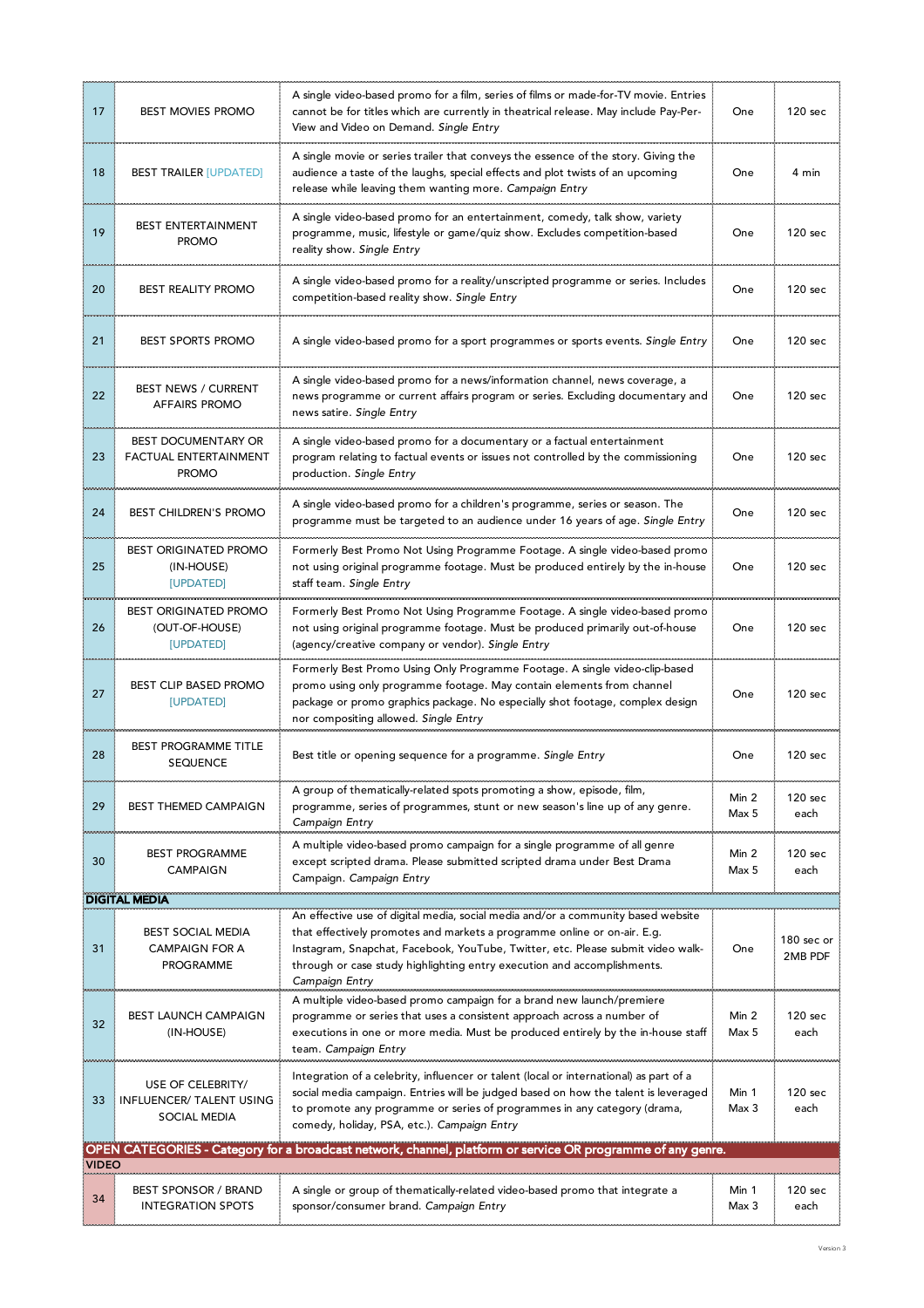| 35           | BEST MARKETING VIDEO /<br>SIZZLE REEL / PRESENTATION              | A non-broadcast video-based promotion. Edit accordingly if exceed maximum<br>duration. Single Entry                                                                                                                                                                                      |                | 180 <sub>sec</sub>               |
|--------------|-------------------------------------------------------------------|------------------------------------------------------------------------------------------------------------------------------------------------------------------------------------------------------------------------------------------------------------------------------------------|----------------|----------------------------------|
| 36           | MOST OUTSTANDING<br><b>MARKETING INITIATIVE</b><br>(IN-HOUSE)     | An example of an innovative and effective marketing initiative promotion. Must be<br>produced entirely by the in-house staff team. Campaign Entry                                                                                                                                        |                | 120 sec or<br>2MB PDF<br>each    |
| 37           | MOST OUTSTANDING<br><b>MARKETING INITIATIVE</b><br>(OUT-OF-HOUSE) | An example of an innovative and effective marketing initiative promotion. Must be<br>produced primarily out-of-house (agency/creative company or vendor).<br>Campaign Entry                                                                                                              |                | 120 sec or<br>2MB PDF<br>each    |
| 38           | <b>MOST OUTSTANDING DESIGN</b><br><b>IN PROMOTION</b>             | Graphic design excellence in any video-based promotion. Single Entry                                                                                                                                                                                                                     |                | 120 sec                          |
| 39           | <b>BEST CONTENT OR</b><br><b>LONG FORM</b>                        | A long-form promotion or piece of content. Campaign Entry                                                                                                                                                                                                                                |                | <b>Min 180</b><br>Max 300<br>sec |
| <b>CRAFT</b> |                                                                   |                                                                                                                                                                                                                                                                                          |                |                                  |
| 40           | <b>BEST COPYWRITING</b>                                           | Any promotion or print copy that demonstrates excellence in the craft of original<br>writing. Single Entry                                                                                                                                                                               | One            | 120 sec<br>or<br>2MB PDF         |
| 41           | <b>BEST DIRECTING</b>                                             | A single video-based promo that demonstrates superior directing of custom shot<br>material. Single Entry                                                                                                                                                                                 | One            | 120 sec                          |
| 42           | <b>BEST EDITING</b>                                               | A single video-based promo that demonstrates innovative editing. Single Entry                                                                                                                                                                                                            |                | 120 sec                          |
| 43           | BEST SOUND DESIGN                                                 | A single video-based promo that demonstrates creative use of music, sound<br>effects, and/or voice. Single Entry                                                                                                                                                                         | One            | 120 sec                          |
| 44           | BEST USE OF MUSIC                                                 | A single video-based promo, titles, channel IDs or interstitial using commercially<br>licensed music. Single Entry                                                                                                                                                                       | One            | 120 sec                          |
| 45           | BEST ORIGINAL MUSIC /<br><b>SCORE</b>                             | A single video-based promo, titles, channel IDs or interstitial using music composed<br>specifically for the project. Single Entry                                                                                                                                                       |                | 120 sec                          |
| 46           | <b>BEST CG ANIMATION</b>                                          | Best computer generated animation design (2D or 3D). Single Entry                                                                                                                                                                                                                        |                | 120 <sub>sec</sub>               |
| 47           | <b>BEST TRADITIONAL</b><br><b>ANIMATION</b>                       | Best use of claymation, cut-out, hand illustration, stop frame or other craft-based<br>technique in a video-based promotion. Single Entry                                                                                                                                                |                | 120 sec                          |
| 48           | BEST KEY ART                                                      | A single or theme-related key art designed to promote a programme, network,<br>channel, service or platform without any branding, typography or messaging.<br>Single Entry                                                                                                               | Min 1<br>Max 3 | 2MB PDF                          |
| 49           | <b>BEST STATIC IMAGE</b><br>[NEW]                                 | A single static image used for the promotion of a programme, network, channel,<br>service or platform. Must include all messaging and branding. Clean imagery to be<br>entered in the Key Art category. Single Entry                                                                     | One            | 2MB PDF                          |
| 50           | <b>BEST VOICE-OVER</b><br><b>PERFORMANCE</b><br>[NEW]             | Best performance by a voice-over artist for use in a promotion, marketing, or sales<br>piece or series of pieces. On- air, online, radio, and corporate entries are<br>accepted. Single entry                                                                                            | One            | 120 sec                          |
|              | <b>DIGITAL MEDIA</b>                                              |                                                                                                                                                                                                                                                                                          |                |                                  |
| 51           | <b>BEST SOCIAL MEDIA</b><br><b>CONTENT</b> [NEW]                  | Promotional video produced and released specifically for social media such as<br>Facebook, Instagram, TikTok, etc to promote a programme or series. Single Entry                                                                                                                         | One            | 180 sec                          |
|              | <b>MULTIMEDIA / 360 CAMPAIGN</b>                                  |                                                                                                                                                                                                                                                                                          |                |                                  |
| 52           | <b>BEST 360 CAMPAIGN</b><br>(IN-HOUSE)                            | An integrated marketing campaign that uses at least 3 mediums. E.g. On-air, off-<br>air, radio, print, website, outdoor, app, etc. Must include the use of at least 3<br>different media. Must be produced entirely by the in-house staff team. Campaign<br>Entry                        | Min 3<br>Max 5 | 120 sec or<br>2MB PDF<br>each    |
| 53           | <b>BEST 360 CAMPAIGN</b><br>(OUT-OF-HOUSE)                        | An integrated marketing campaign that uses at least 3 mediums. E.g. On-air, off-<br>air, radio, print, website, outdoor, app, etc. Must include the use of at least 3<br>different media. Must be produced primarily out-of-house (agency/creative<br>company or vendor). Campaign Entry | Min 3<br>Max 5 | 120 sec or<br>2MB PDF<br>each    |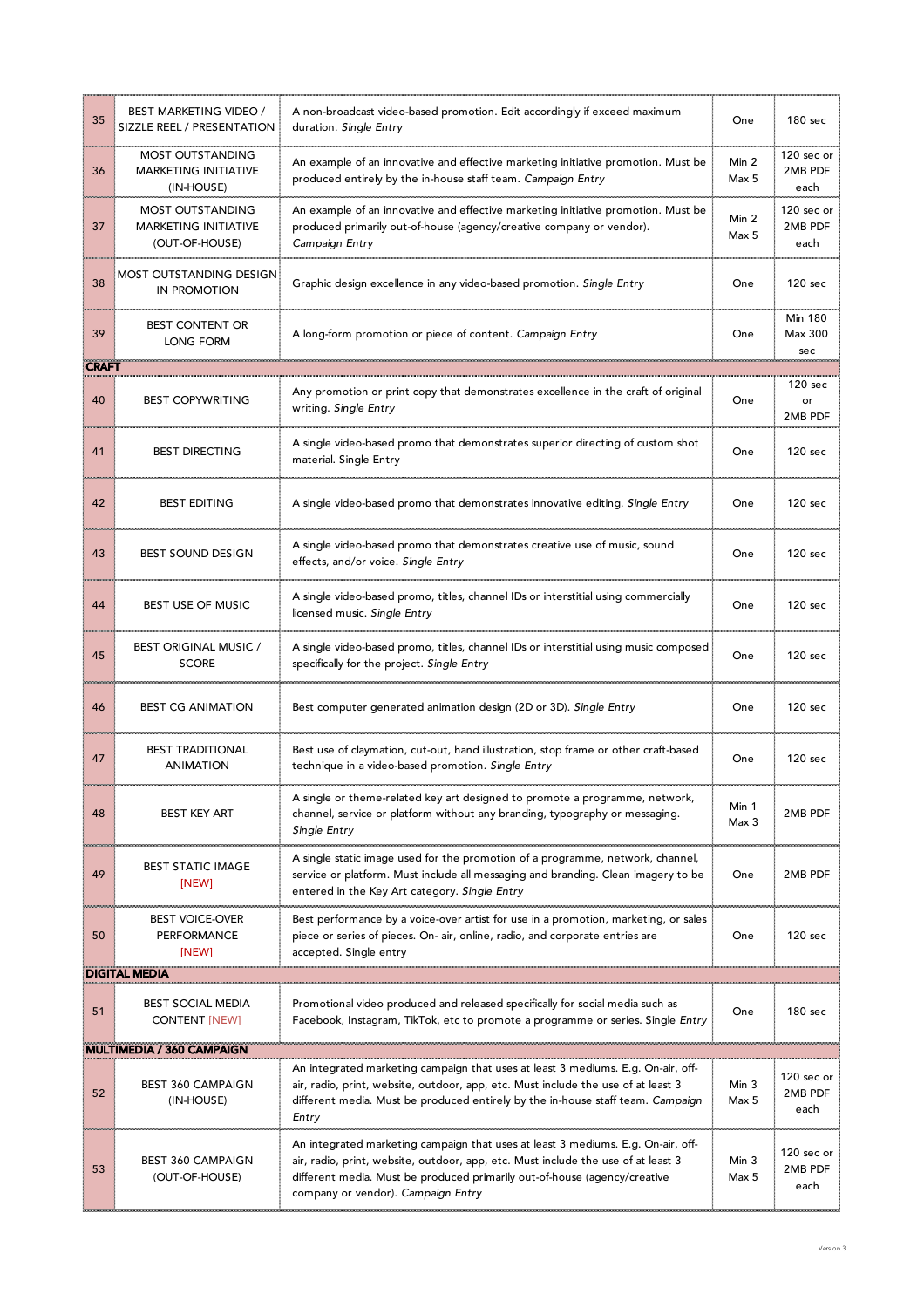| <b>SPECIAL</b> |                                                                                                                                                                                                                                                                                                                                                                                                                                                                                                                                           |                                                                                                                                                                                                                                                                                                                          |                                 |                         |
|----------------|-------------------------------------------------------------------------------------------------------------------------------------------------------------------------------------------------------------------------------------------------------------------------------------------------------------------------------------------------------------------------------------------------------------------------------------------------------------------------------------------------------------------------------------------|--------------------------------------------------------------------------------------------------------------------------------------------------------------------------------------------------------------------------------------------------------------------------------------------------------------------------|---------------------------------|-------------------------|
| 54             | <b>BEST USE OF HUMOUR</b>                                                                                                                                                                                                                                                                                                                                                                                                                                                                                                                 | A single spot that uses humour to deliver the key message. Single Entry                                                                                                                                                                                                                                                  |                                 | 120 sec                 |
| 55             | <b>BEST PROMO TEAM</b>                                                                                                                                                                                                                                                                                                                                                                                                                                                                                                                    | A range of promos created by a single promo team at one network,<br>company or agency. One entry per producer, please indicate names. Can<br>include any show, series or movie across any platform. Campaign Entry                                                                                                       |                                 | 120 sec<br>each         |
| 56             | SOMETHING FOR NOTHING                                                                                                                                                                                                                                                                                                                                                                                                                                                                                                                     | A highly creative single video-based promo that was produced under USD1,000<br>not including the individual's time. Entry must breakdown all associated costs<br>including additional labour & production costs - shooting, audio, editing & design<br>costs, and submit in Marketing Objective field. Single Entry      | One                             | 120 sec                 |
| 57             | MID BUDGET MASTERPIECE                                                                                                                                                                                                                                                                                                                                                                                                                                                                                                                    | A highly creative single video-based promo that was produced under USD6,000<br>not including the individual's time. Entry must breakdown all associated costs<br>including additional labour & production costs - shooting, audio, editing & design<br>costs, and submit in Marketing Objective field. Single Entry      |                                 | 120 sec                 |
| 58             | Now is the time for everyone to see that brilliant work that your boss or your<br>client just didn't get! Any promotional material which was produced but never<br><b>BEST WORK NEVER SEEN</b><br>made it to air. Please indicate in the marketing objective field the reasons why it<br>was not used. Single Entry                                                                                                                                                                                                                       |                                                                                                                                                                                                                                                                                                                          | One                             | 120 sec                 |
| 59             | An exceptional award to recognize a new producer or marketer with two years or<br>less experience in promotion or marketing, who is already creating outstanding<br>work. This individual may be employed by a company or be a freelancer. You may<br>nominate a deserving individual, or you may nominate yourself. Submit up to<br><b>ROCKET AWARD</b><br>three promotion or marketing materials to judged as one entry. The objective of<br>the submission must be provided, along with a CV, resume or short bio. No fee to<br>enter. |                                                                                                                                                                                                                                                                                                                          | One<br>video<br>&<br><b>PDF</b> | 180 sec<br>&<br>2MB PDF |
| 60             | <b>CREATIVE BRAND OF THE</b><br>YEAR [NEW]                                                                                                                                                                                                                                                                                                                                                                                                                                                                                                | The most effective and creative brand or re-brand of the year for a channel,<br>platform or streaming service. Can include Idents, OSP, promotion elements, style<br>guides, branding and premiums. Entries to be submitted as a demonstration reel<br>and/or a complementary PDF compilation of no longer than 3 pages. | One                             | 180 sec<br>&<br>2MB PDF |

#### **IMPORTANT FOR YOU TO KNOW:**

- ALL relevant permissions and copyrights are assumed to be cleared by the entrant.
- In the event that any individual category attracts fewer than 4 entries, the organizer reserves the right to withdraw that category from the competition. In this event, the participating companies will receive a credit towards future entry fees. No cash refund will be given.
- The award statues to be given for the 2021 award season will be gold and silver only. If in any category entries do not meet the standard deemed award worthy by the jury, it is possible that there will be no awards given in that category. Equally, if in any category an entry meets, for example, the silver standard but not the gold standard, it is possible that there will only be a silver award given in a category.
- Promax will not be responsible for the holding of any materials submitted after the awards period has ended. Such materials will not be returned. All submissions become the property of Promax to be used at their discretion.
- The organizers reserve the right to add, subtract, amend or otherwise revise any category during the course of the competition. Notice and updates of revisions will be posted on our website.
- TRANSLATION: Due to the international composition of our judging panels, we must request that **ALL** entries provide English translations/subtitles for judging purposes, this includes all videos and printed materials.